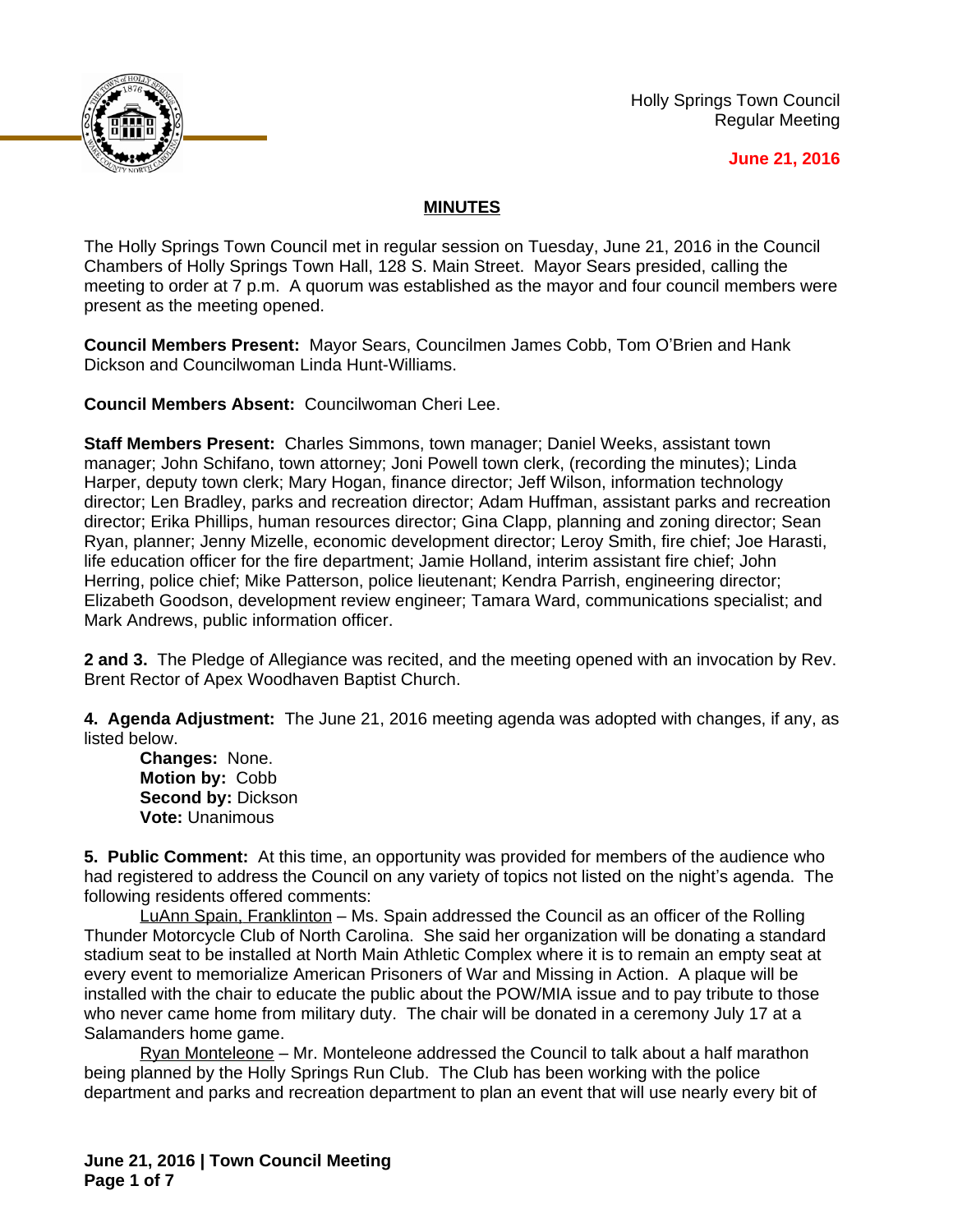the Town's greenway system. The runners are partnering with the Kiwanis Club of Holly Springs, which will benefit from the event and be used by the Kiwanis for projects benefitting the Town.

Mr. Monteleone said the group will be asking the Council for the waiver of fees of facilities to be used for the half marathon.

**6a. Yong-In Martial Arts Presentation –** Mr. Harasti introduced representatives of Yong-In Martial Arts of Holly Springs who raised money during a community event and chose to donate those funds to help teach cardio-pulmonary resuscitation (CPR) to the public. With these funds, Holly Springs Fire / Rescue will be able to provide American Heart Association CPR certification classes to Yong-In Martial Arts employees and more than 50 additional people at no cost.

Chief Smith said that as part of our growing number of programs offered to the public, Holly Springs Fire / Rescue has been working for some time to offer CPR certification classes "at cost" to the public. This program will allow a class that normally costs \$80 to be taught through our organization for \$20.

Those plans were due to be completed in July of this year. Just as the last of the logistics were falling into place, we discovered that Yong-In Martial Arts of Holly Springs wanted to make a donation to support CPR training. This donation allows for the training of Yong-In Martial Arts employees and for the training of more than 50 citizens at no cost to the public.

The Community CPR program will continue to be offered to the public at cost. Scheduling and registration for these classes will be through Holly Springs Parks & Recreation. Initial plans are to offer two classes per month with additional offerings added as we gauge participation.

**Action:** None. Mayor Sears presented Yong In Martial Arts with a Certificate of Appreciation.

**7a. Elder Abuse, Neglect and Exploitation Report - Ms. Jennifer Link, Regional Long-Term** Care Ombudsman for Wake County Nursing Homes, said that elder abuse, neglect and exploitation is an under-identified and under-reported problem and with the soaring growth of the older adult population in Wake County, these citizens will become more and more at risk of physical abuse, caretaker neglect and financial exploitation.

She said she wanted to create a greater awareness of the impact of elder abuse and educate community members on what every citizen can do to prevent elder abuse. The month between Mother's Day and Father's Day is recognized annually by North Carolina as Vulnerable and Elder Abuse Awareness Month and each year, June 15 is World Elder Abuse Awareness Day.

**Action:** None.

**7b. Youth Football Clinic –** Mr. Richard Young addressed the Council to provide details of an upcoming youth football camp in Holly Springs. The youth camp will be hosted by NFL starting linebacker Snorsio "Sio" Moore of the Indianapolis Colts.

So far, 212 youth are pre-registered for the camp, and the camp limit is 500.

**Action:** The Council approved a motion to waive all rental fees for use of North Main Athletic Complex stadium and soccer fields July 16, to include only facility rental fees up to \$2,168 but not other costs associated with security, cleaning and a day porter.

**Motion by:** O'Brien **Second by:** Cobb **Vote:** Unanimous

**Action:** At this time, the Council approved a motion to excuse Councilman Cobb, who asked to be recused to avoid the appearance of impropriety due to his associations with the Holly Springs Kiwanis Club.

**Motion by:** O'Brien **Second by:** Dickson **Vote:** Unanimous

**June 21, 2016 | Town Council Meeting Page 2 of 7**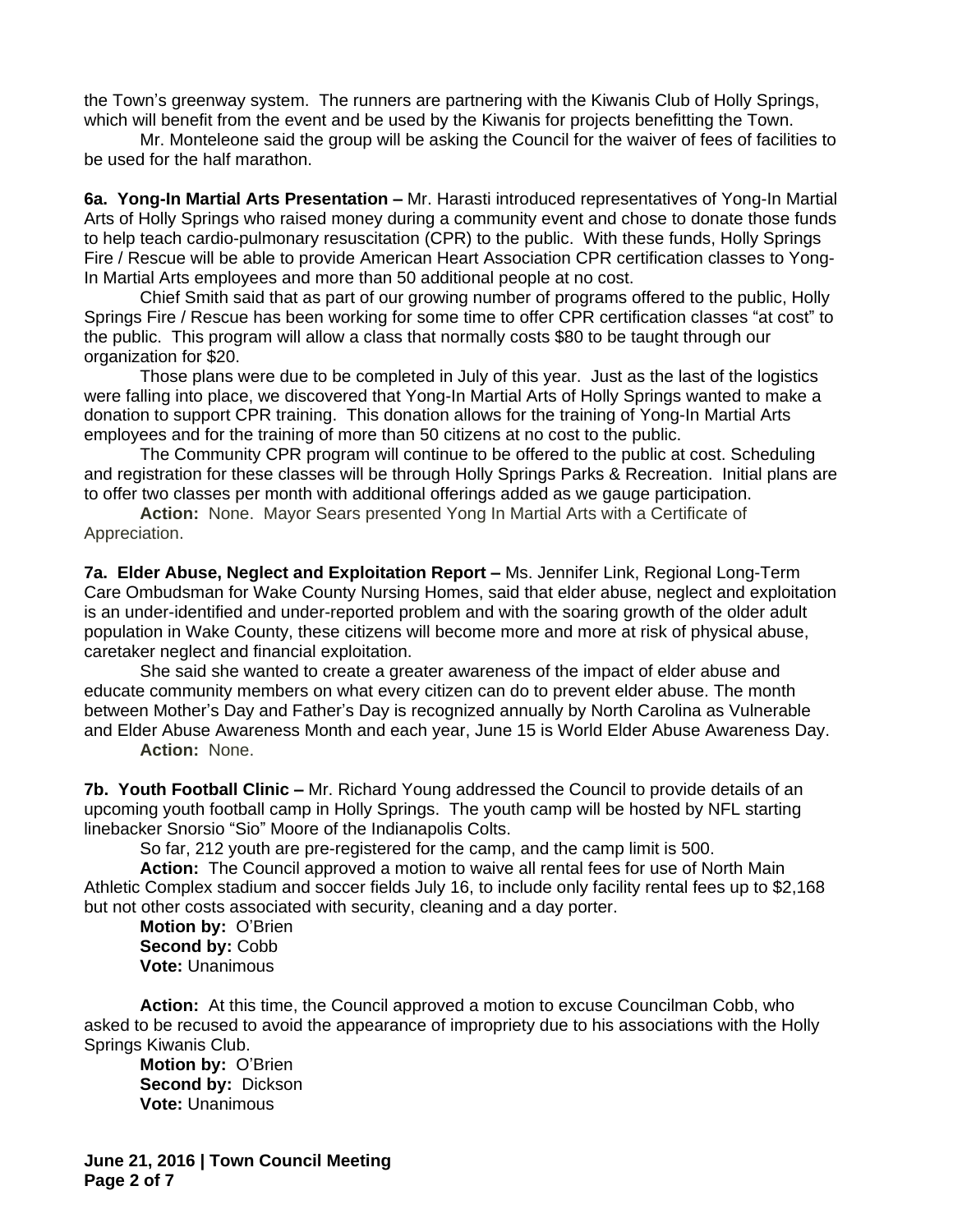**7c. Holly Springs Kiwanis Club Request Fee Waiver –** Mr. Ryan Monteleone said the Kiwanis Club of Holly Springs is joining with the Holly Springs Run Club to create the Holly Springs Half Marathon with a portion of the proceeds to be donated the Holly Springs Parks and Recreation Department. The event is scheduled to be held Saturday, Nov. 19 and will start at the North Main Athletic Complex, winding through town via the greenway system to Bass Lake Park, and then circling back to the North Main Athletic Complex for the finish line. The fees for an event in the North Main Athletic Complex parking area and the Sugg Farm 5K Race are the only approved rental fees on the proposed course. They are \$1,500 in rental fees and a \$200 deposit fee totaling \$1,700. The Kiwanis Club is a non-profit 501 (c) (3) tax exempt organization, and is requesting that the rental fees and deposit be waived.

**Action:** The Council approved a motion to waive the rental fees and deposit in the amount of \$1,700 for the Holly Springs Half Marathon scheduled for Saturday, Nov. 19, 2016, subject to police department's approval of the road race route but not to include the costs of off-duty police officers for the event.

**Motion by:** Williams **Second by:** Dickson **Vote:** Unanimous

**Motion:** The Council approved a motion to readmit Councilman Cobb into the meeting. **Motion by:** Dickson **Second by:** O'Brien **Vote:** Unanimous

**7d. Parks and Recreation Department 20th Anniversary Events –** Mr. Bradley said the Parks and Recreation department was established in 1996 after residents approved a \$2 million bond to acquire land for future parks.

He said at that time, the Town had only one 7-acre park, which was located where the Cultural Center is today, and no organized town department to manage the park or programs. That park consisted of two tennis courts, a basketball court, a baseball field, and a small picnic shelter.

This year marks the 20<sup>th</sup> Anniversary of the department, and it is the perfect time to celebrate the accomplishments that make the Town of Holly Springs a great place to live, work, and play, he said. Today the Town enjoys 573 acres of park land and 12.8 miles of greenways. We have 7 baseball/softball fields, a football field, 6 regulation size soccer fields, and 21 tennis courts. We have grown from 3,915 participants just 10 years ago to 10,765 participants this year. These achievements are definitely a reason to celebrate, and what better way to do that than to provide an increased level of service at our festivals and events for the remainder of 2016? Mr. Bradley asked.

He said that staff embarked on an aggressive sponsorship campaign that targeted companies with long-standing relationships with the department, many of which that have been in place for the entire 20-year life span. The department was able to raise \$30,000 to supplement the Town Manager's recommended fiscal year 2017 budget for festivals and events.

**Action:** The Council approved a motion to adopt an amendment to the FY 2016-17 budget for \$30,000 to receive sponsorships and approve spending in the Parks and Recreation Department's 20<sup>th</sup> Anniversary event budget.

**Motion by:** Cobb **Second by:** Dickson **Vote:** Unanimous

**8a. Public Hearing: Ordinance 16-08, #16-UDO-01 Amendment –** Mr. Ryan said staff proposed a modification to Unified Development Ordinance Section 2.08 General Regulations for Residential Districts, in regard to the requirements for Cluster Mailbox Units (CMUs.) This proposed amendment makes clear that all CMUs must follow Americans with Disability Act accessibility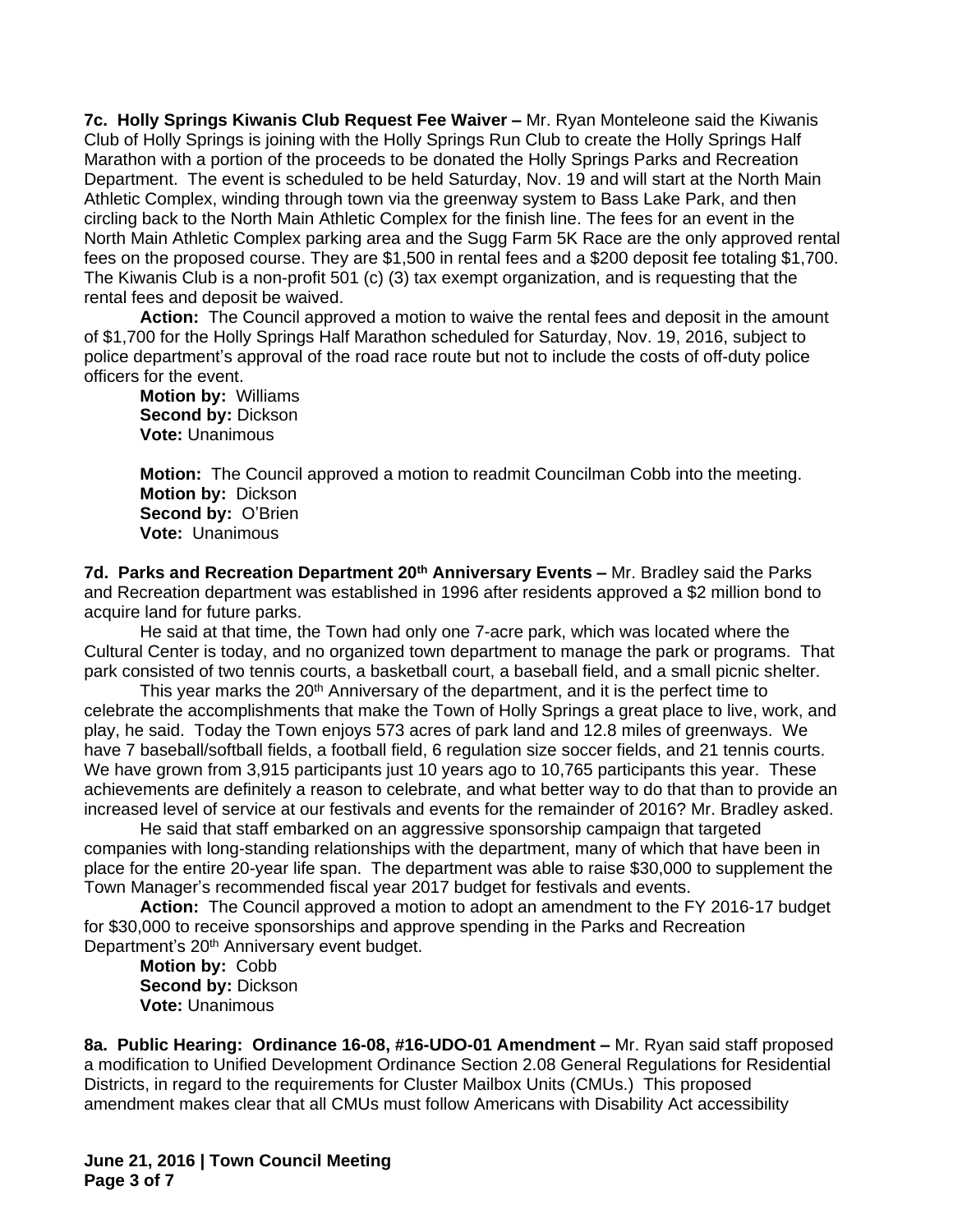requirements and also makes minor clarification corrections to various parts of the CMU location standards as outlined in the ordinance.

With that explanation, Mayor Sears opened the public hearing. The following comments were recorded: None. There being no comments, the public hearing was closed.

**Action #1:** The Council approved a motion to accept the following statement as being true: "*The requested UDO Text Amendment is consistent with the Vision Holly Springs Comprehensive Plan and provides the tools necessary for staff and the development community to implement the goals and objectives stated in the Plan."*

**Motion by:** Cobb Second by: O'Brien **Vote:** Unanimous

**Action #2:** The Council approved a motion to adopt Ordinance 16-08 to approve and enact UDO Text Amendment #16-UDO-01 to modify the text of UDO Section 2.08 C. 3. J. Cluster Mailbox Units as submitted by the Town of Holly Springs.

**Motion by:** Cobb **Second by:** Dickson **Vote:** Unanimous *A copy of Ordinance 16-08 is attached to these minutes.*

**8b. Public Hearing: 16-REZ-03, Tract 3 of Rosewood Centre – Mr. Ryan said the Town has** received a request to zone 8.46 acres in the Rosewood Centre on N. Main Street. Rosewood Centre is a commercial subdivision, approved in 2003, which currently contains a medical office building and child care center. Several lots in Rosewood Centre remain vacant. The subject parcel is tract 3, which is located at the end of Rosewood Centre Drive adjacent to GB Alford Highway (NC 55 Bypass).

The requested zoning district is R-MF-15 CU, with conditions offered by the property owner to restrict uses on this property to educational, government, and limited residential land uses. Zoning conditions are offered by the property owners to be placed on the property and are not required by the Town. A Conditional Use District allows the petitioner to place specific conditions on the property that are more restrictive than the minimum zoning regulations in the Town's Unified Development Ordinance. Once a petitioner has placed such conditions with the zoning map change request, they cannot be removed or modified to reduce the restriction. During the review and consideration process the petitioner may add additional conditions or make the proposed conditions more restrictive, however, additional conditions or regulations cannot be added to the petition by Planning Board or Town Council, nor can either board request additional conditions.

With that explanation, Mayor Sears opened the public hearing. The following comments were recorded: None. There being no comments, the public hearing was closed.

**Action 1:** The Council approved a motion to accept the following statement as being true: "*The requested zone map change from CB to R-MF-15 CU is consistent with the Vision of Holly Springs Comprehensive Plan since the Future Land Use Plan Map indicates this property as Mixed Use, further defined by the N. Main Area Plan as Office/Commercial, which allows for compatible office-type businesses, limited public and semi-public uses and the R-MF-15 CU High Density Multifamily Residential Conditional Use District, with the conditions offered by the property owner, will provide for compatible office-type businesses, limited public and semi-public uses."*

**Motion by:** Dickson Second by: Cobb **Vote:** Unanimous

**Action 2:** The Council approved a motion to adopt ordinance 16-REZ-03 to approve and enact Zone Map Change Petition #16-REZ-03 to change the zoning of Wake County PIN # 0740812940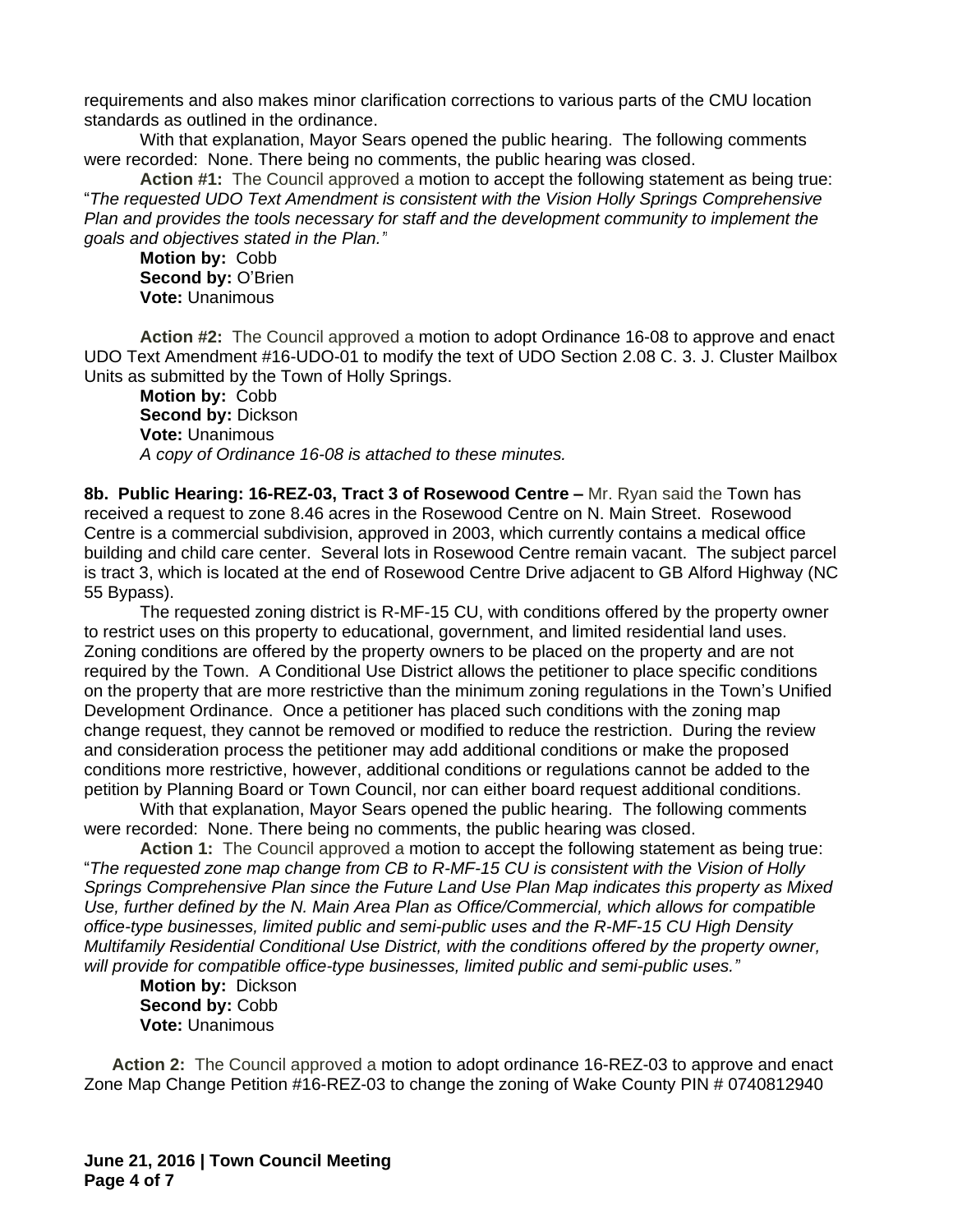from CB: Community Business to R-15-15 CU: High Density Multifamily Residential Condition Use District as submitted by Highmark Land, LLC, with the following conditions offered by the petitioner:

- 1. There shall be no permitted primary uses.
- 2. The following uses shall be permitted by Special Exception Use:
	- a. Educational Use: Kindergarten; child care ministry; Public library; School public or private
	- b. Government Use: Fire Station; Police Station; Post Office without outdoor parking of delivery vehicles

c. Residential Use: Assisted living facility

**Motion by:** O'Brien

**Second by:** Dickson

**Vote:** Unanimous

*A copy of Zoning Ordinance 16-REZ-03 is attached to these minutes.*

**8c. Public Hearing: Development Options, 16-DO-02 for Townes on Main - Mr. Ryan said the** Town has received a request for an infill Development Options subdivision. This is the first project requesting approval under the new Infill Development Options standards added to the Unified Development Ordinance in December 2015. A total of 8 units (a combination of 1, 2-family dwelling and 6 townhouse dwellings) are proposed with a total density of 15.23 units per acre. Under Infill Development Options subdivision requirements, the developer has voluntarily agreed to provide certain architectural, site and public infrastructure in exchange for being able to utilize smaller minimum lot sizes, multi-family residential products, and higher density than a traditional R-8 subdivision.

Councilmen Dickson and O'Brien agreed they felt the efforts to maximize the acreage was extreme and parking was too dependent upon on-street parking.

Councilman Cobb and Councilwoman Williams agreed, and added that the design of the project was mediocre.

With that explanation, Mayor Sears opened the public hearing. The following comments were recorded: None. There being no comments, the public hearing was closed.

Alan Maness -- Mr. Maness addressed the Council to ask them to consider that urban density creates a synergy necessary for downtown development.

Councilman O'Brien said he understands the need for people downtown but he wanted to know if there were any other options.

**Action 1:** The Council approved a motion to defer action on this petition until July 19, 2016. **Motion by:** Williams

**Second by:** Cobb

**Vote:** Unanimous

*A copy of Development Options Plan #16-DO-02 waiver is attached to these minutes.*

**9. Consent Agenda:** The Council approved a motion to approve all items on the Consent Agenda. The motion carried following a motion by Councilman Cobb, a second by Councilwoman Williams and a unanimous vote. The following actions were affected:

9a. Minutes – The Council approved the minutes of the Council's regular and special meetings May 17, 2016.

9b. Council Order 2016-01– The Council adopted Council Order 2016-01 directing Wake County to levy and collect property taxes for the Town of Holly Springs. *A copy of Council Order 2016-01 is attached to these minutes.*

9c. Personnel Policy Amendments - The Council approved amendments to the personnel policy

. 9d. Wake Memorial Park, LLC Contract – The Council approved to retain Wake Memorial Park, LLC to perform administrative functions of the town cemetery.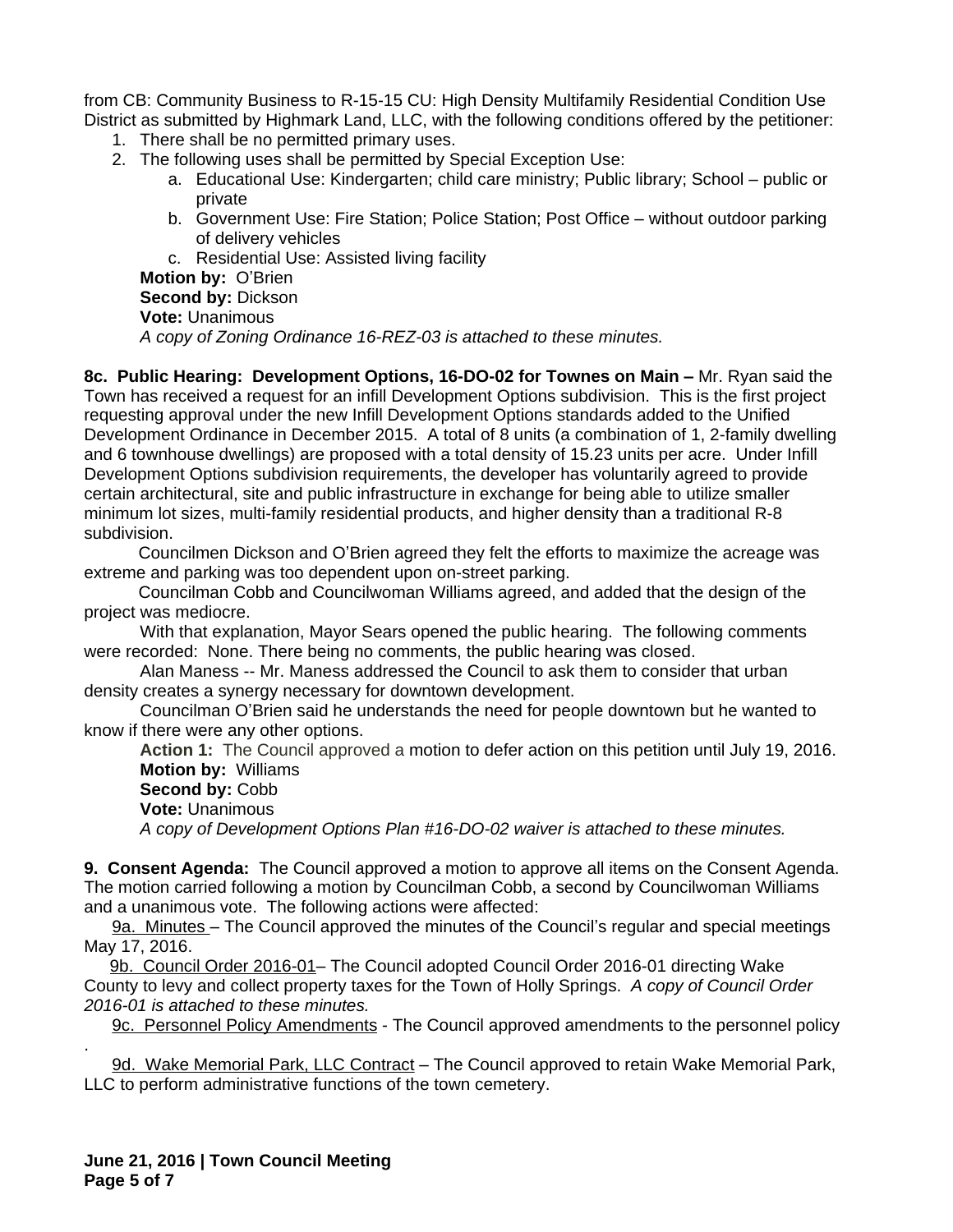9e. Resolution 16-17 – The Council adopted Resolution 16-17 designating planning review officers. *A copy of Resolution16-17 is attached to these minutes.*

9f. Annexation A16-01, Resolution 16-18 – The Council adopted Resolution 16-18 directing the town clerk to investigate the sufficiency of the petition of annexation for Lot 3 in Brayton Park and setting the public hearing on the question of annexation.*A copy of Resolution16-18 is attached to these minutes.*

9g. Ordinance 16-09 – The Council adopted Ordinance 16-09 amending the Town Code regarding alcohol consumption on Town property. *A copy of Ordinance 16-09 is attached to these minutes.*

9h. Resolution 16-19 – The Council adopted Resolution 16-19 declaring surplus property. *A copy of Resolution 16-19 is attached to these minutes.*

**10a. Cemetery Policy Amendments –** Ms. Goodson said the Town owns and operates the Holly Springs Cemetery located at the corner of Earp Street and Burt Street. In October 2015, the Town adopted a policy to provide guidelines for individuals who wish to purchase plots, owners of existing plots and funeral homes who wish to assist in the interment of deceased individuals.

After the initial implementation of the policy, there were several areas that needed to be further clarified or addressed. Staff received comments and direction from the Town Council at the May 17 meeting and is now bringing a revised policy before the Town Council for review and approval.

This update addresses:

- Flower placement and removal;
- Procedures for tent and flower removal after a funeral;
- Procedure for personal items & flowers left at a plot;
- Updates to internment procedures associated with new contract with Wake Memorial Park as a licensee.

Additional points to consider, she said, are two that were raised but are not yet included in the draft policy: what to do with non-conforming headstone

In discussion, the Council agreed that any new headstones have to meet the new regulations. The Council also clarified that saddle floral arrangements designed for placement on top of a monument stone are to be allowed; however, no other types of attachments with the use of tape or adhesive or other unapproved apparatus will be allowed.

**Action**: The Council approved a motion to adopt a revised Policy Statement to memorialize the rules and procedures for the Town's Cemetery with amendments as suggested and effective date June 21, 2016.

**Motion by**: Dickson **Second by**: O'Brien **Vote:** Unanimous.

**11a. Parks and Rec Advisory Committee Appointments –** Mr. Huffman said the Parks and Recreation Advisory Committee has four vacancies that need to be filled due to expiring terms. After advertising on the Town's website, the Parks and Recreation office has received nine applications. Two existing members Wanda Holloway and Kevin Adams have applied for reappointment.

Mayor Sears suggested a motion to reappoint the existing members.

Councilman Dickson said at some point the parks and recreation committee will be asked to serve in an advisory role with a representative at the Town Council meeting. Councilman Dickson said not all members of the committee were amenable to attending a

**Action:** The Council approved a motion to reappoint Kevin Adams and Wanda Holloway to the Holly Springs Parks and Recreation Committee.

**Motion by:** Cobb **Second by:** O'Brien

**June 21, 2016 | Town Council Meeting Page 6 of 7**